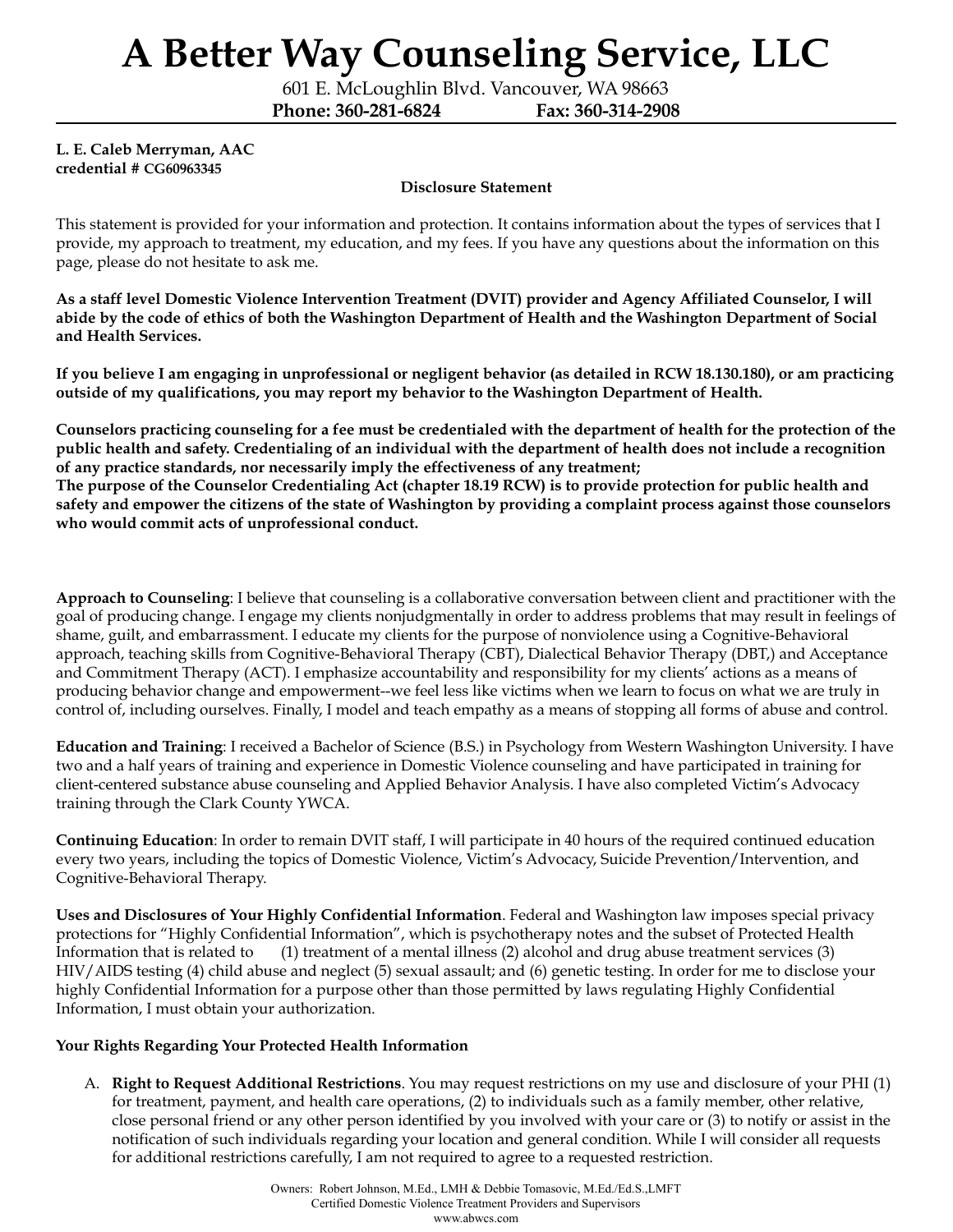601 E. McLoughlin Blvd. Vancouver, WA 98663 **Phone: 360-281-6824 Fax: 360-314-2908**

- B. **Right to Receive Confidential Communications**. You may request, and I will accommodate, any reasonable written request for you to receive your PHI by alternative means of communication or at alternative locations.
- C. **Right to Revoke Your Authorization**. You may revoke your authorization, except to the extent that I have taken action in reliance upon it, by delivering a written revocation statement to me.
- D. **Right to Inspect and Copy Your Health Information**. You may request access to your record file and billing records maintained by me in order to inspect and request copies of the records. Under limited circumstances, I may deny you access to a portion of your records. If you request copies, I will charge you \$0.10 per page for the copying services necessary to complete your request, as well as applicable mailing fees if you request that I mail the copies to you. If you request a summary of your PHI, I will charge you a quoted fee per hour based upon the hourly rate for the time to complete the summary.
- E. **Right to Amend Your Records**. You have the right to request that we amend Protected Health Information maintained in your record file or billing records. I will comply with your request unless I believe that the information that would be amended is accurate and complete or other special circumstances apply. In such cases, I will allow you to place any statements into your chart to accompany the document/statement you wish to amend.
- F. **Right to Receive An Accounting of Disclosures**. Upon request, you may obtain an accounting of certain disclosures of your PHI made by me during any period of time prior to the date of your request provided such period does not exceed seven years after discharge/termination from service. I will charge you \$0.10 per page for the copying services necessary.
- G. **Right to Receive Paper Copy of this Notice**. Upon request, you may obtain a paper copy of this notice.

### **Permissible Use and Disclosure Without Prior Written Consent:**

- A. *Public Health Activities:* I am legally required to disclose your PHI for the following public health activities: (a) to report health information to public health authorities for the purpose of preventing or controlling disease, injury, or disability; and (b) to report child, elderly and disabled persons' abuse and neglect to the Washington Child Protective Services or other government authorities authorized by law to receive such reports.
- B. *Victims of Abuse, Neglect, or Domestic Violence*: If I reasonably believe a you are a victim of abuse, neglect or domestic violence, I may disclose your PHI to the Washington Child Protective Services, the Washington Department of Human Services or other governmental authority, including a social service or protective services agency, authorized by law to receive reports of such abuse, neglect, or domestic violence.
- C. *Judicial and Administrative Proceedings:* I may disclose your PHI in the course of a judicial or administrative proceeding in response to a legal order or other lawful process.
- D. *Law Enforcement Of icials:* I may disclose your PHI to the police or other law enforcement officials as required or permitted by law or in compliance with a court order or a grand jury or administrative subpoena.
- E. *Decedents:* I may disclose your PHI to a coroner or medical examiner as authorized by law.
- F. *Health or Safety:* I am legally required by law to use or disclose your PHI to prevent or lesson a serious and imminent threat to a person's or the public's health and safety. [164.512(j)].
- G. *Specialized Government Functions:* I may use and disclose your PHI to units of the government with special functions, such as the U.S. military or the U.S. Department of State under certain circumstances.  $[164.512(k)]$
- H. *Workers' Compensation:* I may disclose your PHI as authorized by and to the extent necessary to comply with state law relating to workers' compensation or other similar programs. [164.512(l)]
- I. *As required by law:* I may use and disclose your PHI when required to do so by any other law not already referred to in the preceding categories.

If you are not present, or the opportunity to agree or object to a use or disclosure cannot practicably be provided because of your capacity or an emergency circumstance, I may exercise my professional judgment to determine whether a disclosure is in your best interest. If I disclose information to a family member, other relative, or a close personal friend, I will disclose only information that I believe is directly relevant to the person's involvement with your health care.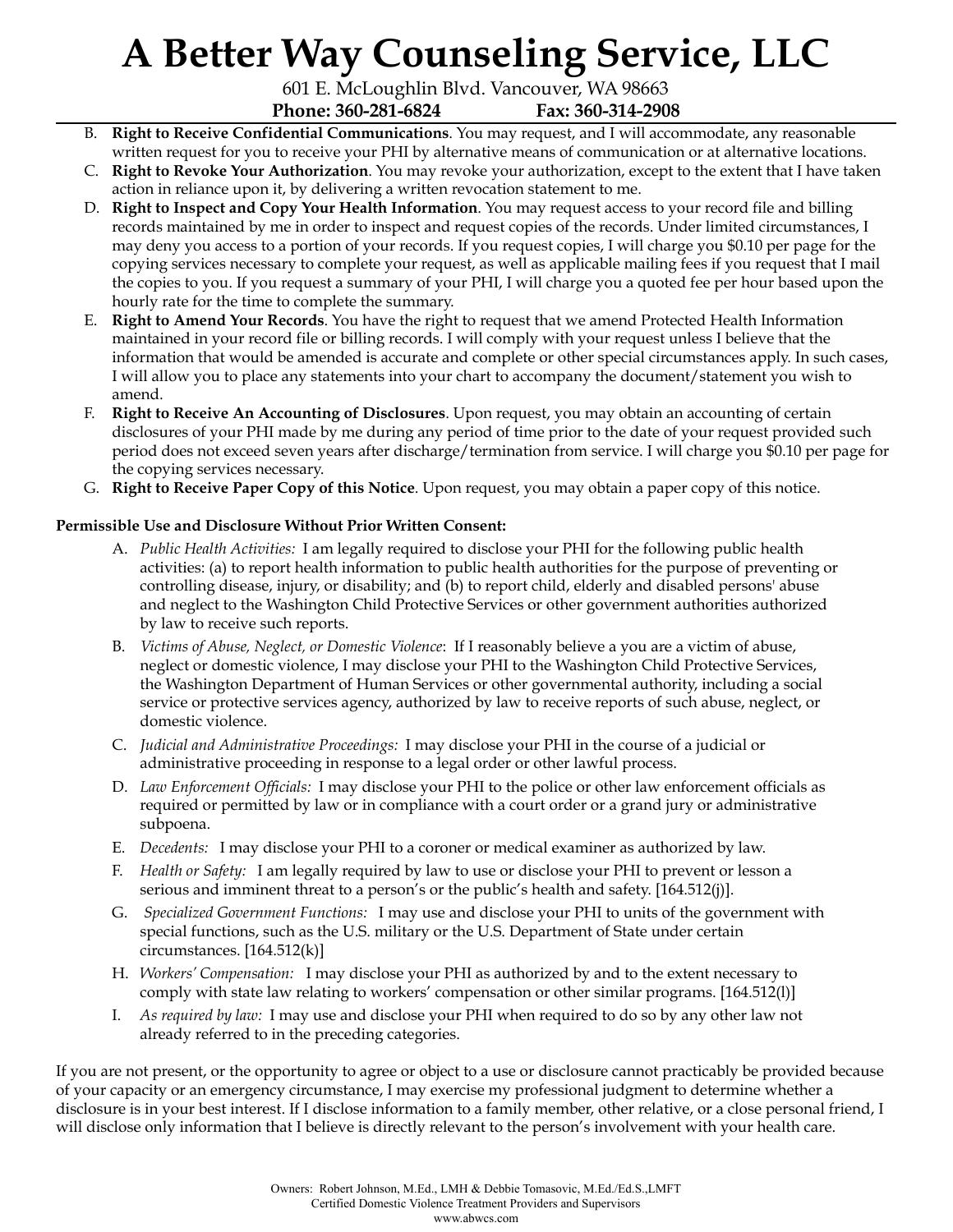601 E. McLoughlin Blvd. Vancouver, WA 98663 **Phone: 360-281-6824 Fax: 360-314-2908**

It is a professional best practice for counselors to engage in either peer-to-peer or professional oversight supervision activities throughout the course of their career. During my supervision meetings I may discuss cases and treatment for the purposes of improving care and/or professional development. If I make reference to my counseling with you, I will do so in a way that disguises your identity and limits disclosure of your PHI. If such a disguise is impossible or undesirable, I will ask you to sign a waiver. If you do not agree to sign, I will not make identifiable reference to you.

#### **Financial Terms and Conditions**

**Individual Counseling Fees:** The hourly fee for counseling sessions is \$65 with a sliding scale available upon request and application. Counseling sessions are 50 minutes long. A no show or late cancellation (within less than 24 hours of appointment) will require full fee (insurance rate plus your co-pay/coinsurance or full out of pocket fee) payment unless there is a documented medical emergency. The fee can be waived for other emergencies if the counselor deems it okay.

**Requesting Records:** If you require information from your records, it will be subject to a documentation fee. The clerical fee is \$15. The first 30 pages will be \$0.65 per page; anything above 30 pages will be \$0.50 per page. However, where editing of records by a health care provider is required by statute and is done by the provider personally, the fee may be the usual and customary charge for a basic office visit.

**Letter or Report Writing to Third Party/Organization:** In the event that you are in need of letters or any other form of communication in writing to institutions, companies, work, school, court, military and/or other third parties for the purpose of verifying your participation in counseling, as well as other actions needed to be taken on your behalf will be billed separately at quarter-hour increments of the individual therapy rate. An attendance verification for schools is available upon request at no charge.

**Court Fees:** If I am legally obligated to testify in court, the subpoenaing party will be responsible for paying my court fees. Those fees are set at the rate of \$20 per hour. This fee will be charged for preparation time (including report or letter writing, filing documents at the court, or returning required calls that pertain to the case), driving time, waiting time, as well as testifying and any attorney fees or costs I incur as a result of the legal action. Please note that additional fees could apply in the event I have to interrupt vacation or personal time in order to appear in court for litigation.

**Default:** Default of the Financial Terms and Conditions of this Agreement occurs when payment is not received within thirty days of when service(s) is provided or when a fee is incurred.

**Event of Default:** In the event of default, we shall have the right to the following remedies, which are intended to be cumulative and in addition to any other remedies provided under applicable law or under this Contract:

- 1. If we incur attorney fees because of a default by Client, Client shall pay all such fees whether or not litigation is filed and all costs related to legal action including without limitation filing fees, court fees, and other service fees.
- 2. Venue for any such action by us shall be in Clark County, Washington.
- 3. If we employ a collection agency to recover delinquent charges, Client agrees to pay all collection agency and other fees, if any, charged to us in addition to other sums payable under this Contract.
- 4. If the collection agency incurs attorney fees because of default by Client, Client shall pay all such fees whether or not litigation is filed and all costs related to legal action including without limitation filing fees, court fees, and service fees.
- 5. Venue for any such action by the collection agency shall be in Clark County, Washington.

#### Collection Costs: In the Event of Default of the Financial Terms and Conditions of this Contract, the undersigned **agrees to pay a 35% collection fee and all reasonable attorney fees:**

#### **Terms of Consent**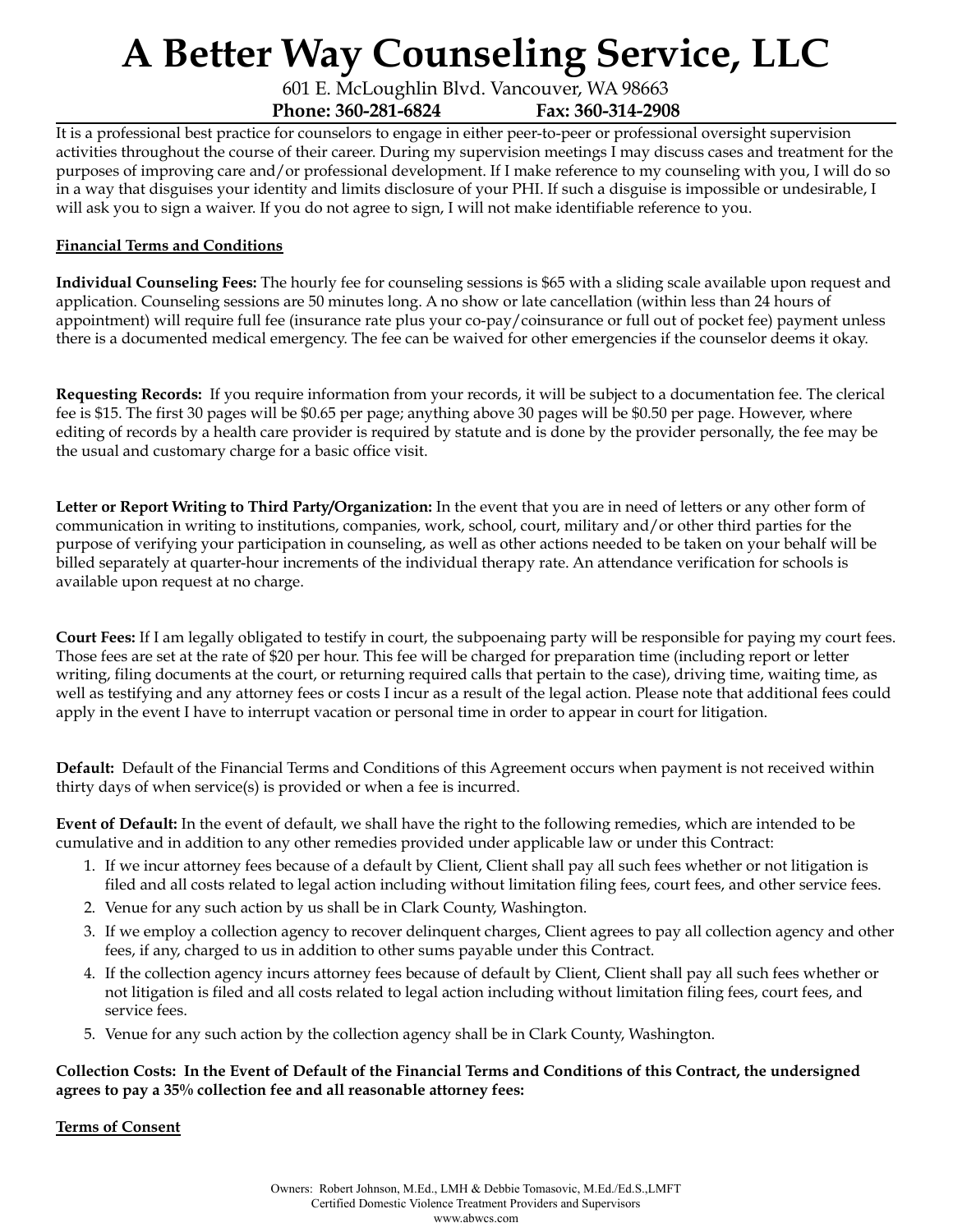601 E. McLoughlin Blvd. Vancouver, WA 98663 **Phone: 360-281-6824 Fax: 360-314-2908**

**Referrals**: I recognize that not all conditions presented by clients are appropriate for treatment by this counselor. For this reason, you and/or I may believe that a referral is needed. In that case, I will provide some alternatives including programs and/or people who may be available to assist you. A verbal exploration of alternatives to counseling will also be made available upon request. You will be responsible for contacting and evaluating those referrals and/or alternatives. If for some reason I am not able to continue as your counselor at any time I will try to provide referral options and let you know how to obtain your records.

**Consent to Treatment**: By your signature below, you are indicating 1) that you voluntarily agree to receiveDomestic Violence, treatment or services and that you authorize me to provide such assessment and care, treatment, or services as I consider necessary and advisable; 2) that you understand and agree that you will participate in the planning of your care, treatment, or services, and that you may at any time stop treatment or services that you receive through me; 3) that you have read and understood this statement and have had ample opportunity to ask questions about, and seek clarification of, anything unclear to you; and 4) that I provided you with a copy of this statement. By my signature, I verify the accuracy of this document and acknowledge my commitment to conform to its specifications.

**This Agreement is governed by the laws of the State of Washington.**

#### **Washington State Law requires that the following statements be placed in every disclosure statement:**

"Counselors practicing counseling for a fee must be registered or certified with the Department of Health for the protection of the public health and safety. Registration of an individual with the Department does not include recognition of any practice standards, *nor necessarily implies the ef ectiveness of any treatment."*

"The purpose of the Counselor Credentialing Act (Chapter 18.19 RCW) is (A) To provide protection for public health and safety; and (B) To empower the citizens of the State of Washington by providing a complaint process against those counselors who would commit *acts of unprofessional conduct."*

**Severability Clause:** The provisions of this Agreement are separate and divisible, and if any provision hereof should be declared to be void and/or unenforceable, the remaining provisions shall be construed and shall be valid as if the void and/or unenforceable provision was not included in this Agreement.

**Acknowledgment:** I have read and understand the information presented in this disclosure statement, and have been offered a copy of the statement. If the client is a minor, the legal guardian (managing conservator) must sign the statement below.

I require documentation of conservatorship/guardianship. If your conservatorship/guardianship is established by a divorce decree or custody document, you are require to furnish me with a photocopy of the cause page (first page calling out the case), the page specifying conservator(s), and the signature page from the decree or document before clinical services can begin.

### **Email and Text (SMS) Messaging Informed Consent**

If you would like to be communicated with by email or text message, I need to make sure you are aware of the confidentiality and other issues that arise when we communicate this way and to document that you are aware of these terms and agree to them.

I understand that all email messages are sent over the Internet and are not encrypted, are not secure, and may be read by others. I understand that my email communications with my therapist will NOT be encrypted and, therefore, my therapist can NOT guarantee the confidentiality and security of any information we send via e-mail. I understand that SMS messages are even less secure than email, and the same conditions apply. I understand that for this reason my therapist has advised me not to send sensitive information via email or SMS message. This includes information about current or past symptoms, conditions, or treatment, as well as identifying information such as social security numbers or insurance identification information.

By signing below I hereby give permission for my therapist to reply to my messages via email, including any information that my therapist deems appropriate, that would otherwise be considered confidential. I agree that my therapist shall not be liable for any breach of confidentiality that may result from this use of email via the Internet.